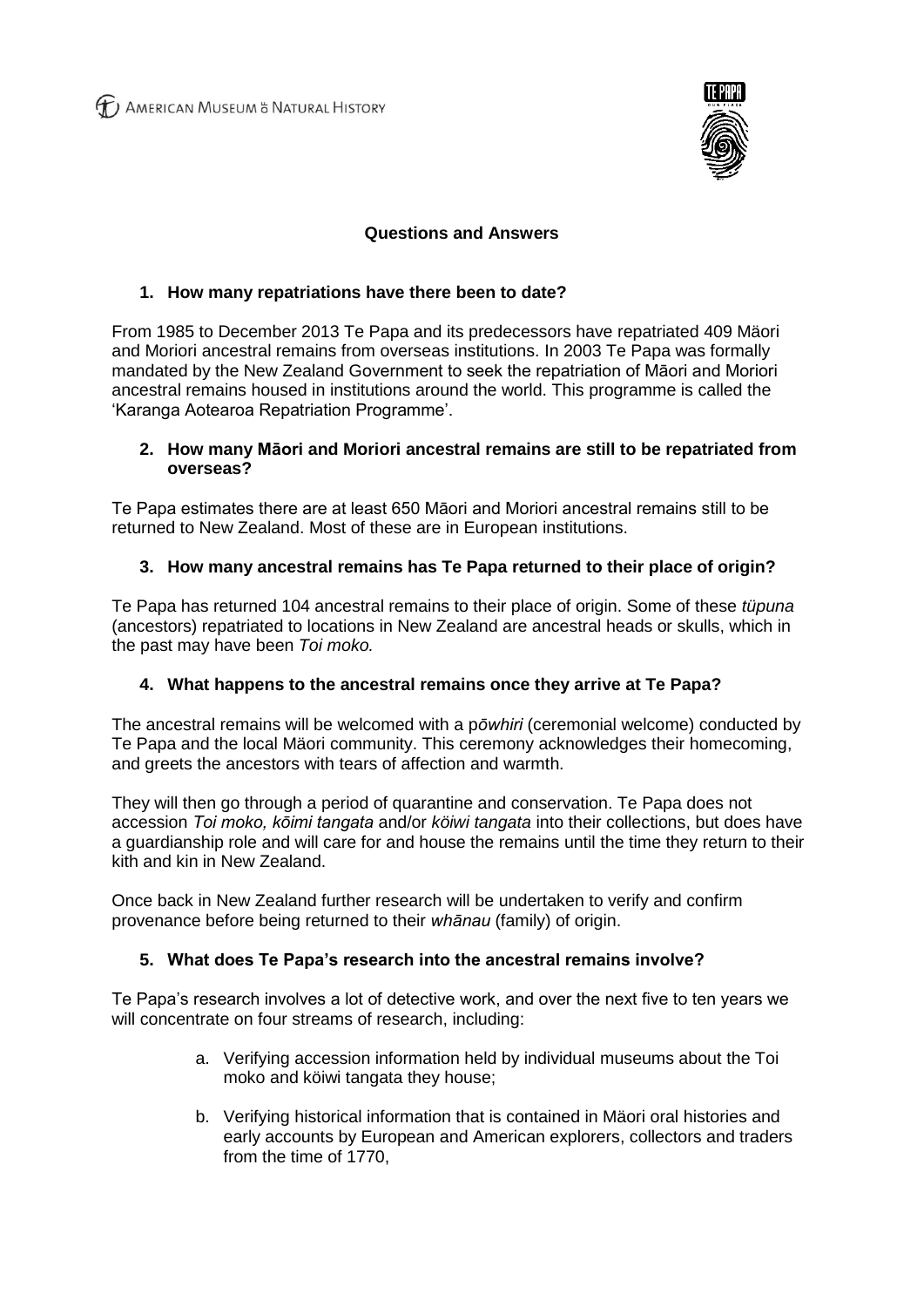- c. In particular the inter-tribal battles that may have led to the trade of their enemies' heads; and
- d. Working with experts in *tä moko* (Mäori tattooing) to possibly identify provenance through *moko* (tattoo) designs and patterns on the *Toi moko*.

# **6. Does Te Papa conduct DNA Testing?**

Te Papa does not conduct DNA testing on Mäori or Moriori ancestral remains, however, this may be considered as a possible avenue to follow in the future.

#### **7. What is the significance of this repatriation to the Mäori and Moriori communities?**

The Mäori and Moriori people are humbled by the gracious gesture of the American Museum of Natural History in New York.

Returning the remains of these ancestors allows Mäori and Moriori living today to reconcile and honour the past. For Mäori and Moriori communities the connection between the past and present is at the forefront of their collective memory.

Although the identity of the *Toi moko* is unknown, we honour them by bringing them home and offering them a resting place where their *wairua* (spirit) may rest.

## **8. Who is meeting the costs of this repatriation from the USA?**

Following discussions by Mäori and the New Zealand Government in the late 1990s Te Papa was formally mandated in 2003 by the Government, and resourced appropriately to undertake these repatriations. Te Papa has budgeted approximately \$100,000 (NZ dollars) towards ensuring the 107 Toi moko, *kōimi tangata* and *köiwi tangata* return safely to New Zealand. These costs includes packing, freighting and travel for a small delegation from Te Papa to receive and participate in the handover ceremonies for the *tüpuna* (ancestors) in New York, and to also provide Mäori cultural and repatriation seminars.

## **9. What is the history of the Toi moko being repatriated?**

Of the 107 Māori and Moriori remains returning from New York, 35 are Toi moko (Māori preserved heads) associated with a British soldier and collector called Major Horatio Robley.

In the 1860s Robley was in New Zealand as a colonial soldier and became extremely fascinated with the Māori people and the Toi moko. When he returned to the UK he became an avid collector of Toi moko, and in the latter part of his life he had hoped to return his collection of 35 ancestral heads back to New Zealand. The New Zealand Government at that time was not agreeable to the arrangement and the collection was sold to New York in 1907, where they have been housed ever since. More information about the history of the ancestral remains being repatriated can be found in the attached documents.

# **10. What is a Toi moko?**

A *Toi moko* is a preserved Māori tattooed head. These heads were a traditional part of Māori culture and were created to either revere a loved one or revile an enemy. In traditional times a *Toi moko* of an important chief belonging to an enemy could be returned to the mourning *whānau* (family) as a means of creating peace between the tribal groups. When Europeans began to arrive in *Aotearoa*, they became curious about the *Toi moko*, and through this contact the added dimension of trading in mummified heads became